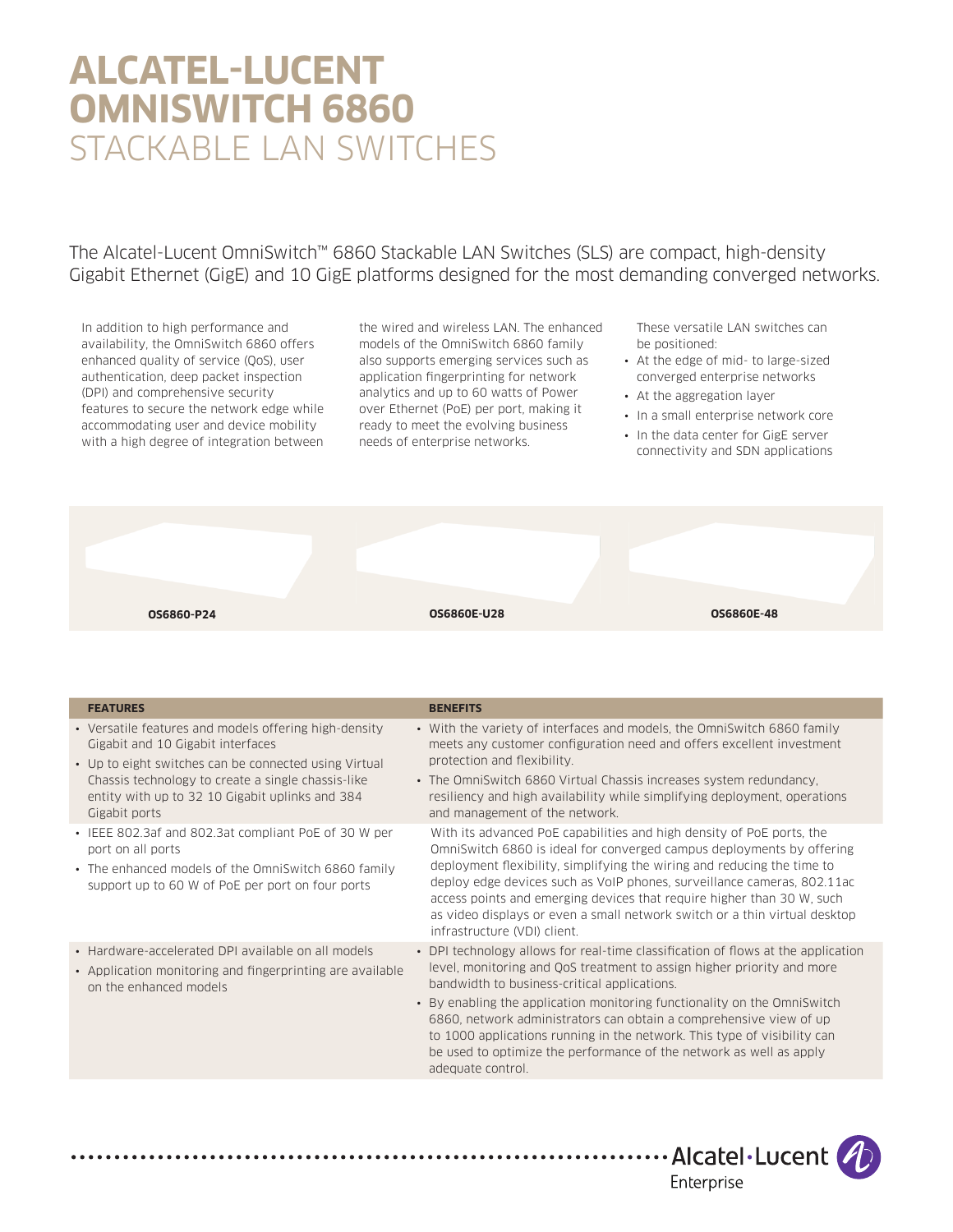| <b>FEATURES</b>                                                                                                                                                                                                                                                                                                                                                                                                            | <b>BENEFITS</b>                                                                                                                                                                                                                                                                                                                                                                                                                                                                                                                                                                                                                                                                                                                                                                             |
|----------------------------------------------------------------------------------------------------------------------------------------------------------------------------------------------------------------------------------------------------------------------------------------------------------------------------------------------------------------------------------------------------------------------------|---------------------------------------------------------------------------------------------------------------------------------------------------------------------------------------------------------------------------------------------------------------------------------------------------------------------------------------------------------------------------------------------------------------------------------------------------------------------------------------------------------------------------------------------------------------------------------------------------------------------------------------------------------------------------------------------------------------------------------------------------------------------------------------------|
| Advanced Unified Access features for converged campus<br>network solutions in application fluent network<br>• Integrated Policy with dynamic User Network Profiles<br>• Extensive security features for network access control<br>(NAC), policy enforcement and attack containment<br>• SIP Fluency to provision and monitor QoS treatment<br>of SIP flows<br>• Airgroup™ Network Services for Bonjour speaking<br>devices | • Unified access and application fluent networks provide simplified network<br>architecture with automated controls and enhanced security for both wired<br>and wireless users. Offers enhanced management and security for reduced<br>operational complexity costs.<br>• User network profiles add intelligence to the network to automatically adapt<br>as users move around the corporation without compromising the security.<br>• With its advanced capabilities, the OmniSwitch 6860 shows outstanding<br>performance when supporting real-time voice, data and video applications.<br>• Improved user experience with the integration of services that enable<br>employees to access the same applications and service, and have consistent<br>experience across wired and wireless. |
| Enables deployment of comprehensive and secure BYoD<br>services in enterprise networks*:<br>• Advanced guest management capabilities<br>• Device on-boarding and automated IEEE 802.1x<br>provisioning<br>• Device posture/health check and fingerprinting<br>• Application management                                                                                                                                     | • The OmniSwitch 6860 offers flexible deployment options and enables the<br>network for BYoD deployments and zero-touch guest management.<br>• Supports dynamic change of authentication (CoA) and enforces traffic<br>remediation or restriction for non-compliant devices.<br>• Provides control and increased security over corporate data/applications for<br>the mixed personal and corporate environment for improved visibility and<br>control for IT.                                                                                                                                                                                                                                                                                                                               |
| The OmniSwitch 6860 is SDN ready.<br>• Supporting programmable AOS RESTful APIs, OpenFlow<br>and OpenStack allow the creation of specialized<br>services.                                                                                                                                                                                                                                                                  | • Opens the door for fast deployment of new network services that meet<br>employees' needs to continuously adopt new applications that support the<br>business.<br>• The support of SDN reassures customers that their investment is ready for<br>the future and enables interoperability with third-party solutions.                                                                                                                                                                                                                                                                                                                                                                                                                                                                       |

\* requires Aruba ClearPass

# **ALCATEL-LUCENT OMNISWITCH 6860 MODELS**

The OmniSwitch 6860 family offers customers an extensive selection of Gigabit fixed-configuration switches with up to 60 watts of PoE per port and power supply options that accommodate the most demanding requirements. The models are in a 1RU form factor and are 19-inch rack-mountable. They all have four built-in 10 Gigabit SFP+ ports that support 10 Gigabits and 1000-X, two 20 Gigabit QSFP+ ports used as Virtual Chassis connections, USB ports and console ports.

There are four basic models in the OmniSwitch 6860 family and five enhanced models. All of the OmniSwitch 6860 PoE models support PoE+, up to 30 watts of PoE on all ports; however only the enhanced models in the family support up to 60 watts of PoE on the first four ports. The enhanced models also have an Ethernet management port (EMP) port and a built-in co-processor that can be used for running Enhanced network services such as application fingerprinting and others in the future.

|                        | <b>GIGABIT</b><br><b>PORTS</b> | <b>1G/10G</b><br>SFP+<br><b>PORTS</b> | <b>20G QSFP+</b><br><b>VIRTUAL</b><br><b>CHASSIS</b><br><b>PORTS</b> | <b>DESCRIPTION</b>                                                                                                                                                                                                                |
|------------------------|--------------------------------|---------------------------------------|----------------------------------------------------------------------|-----------------------------------------------------------------------------------------------------------------------------------------------------------------------------------------------------------------------------------|
| <b>BASIC MODELS</b>    |                                |                                       |                                                                      |                                                                                                                                                                                                                                   |
| OS6860-24              | 24                             | $\overline{4}$                        | $\overline{2}$                                                       | Fixed-configuration chassis in a 1U form factor with 24 10/100/1000 Base-T ports.<br>four fixed SFP+ (1G/10G) ports and two 20G Virtual Chassis link ports                                                                        |
| 0S6860-P24             | 24 PoE                         | $\overline{4}$                        | $\overline{2}$                                                       | Fixed-configuration chassis in a 1U form factor with 24 10/100/1000 Base-T PoE<br>ports, four fixed SFP+ (1G/10G) ports and two 20G Virtual Chassis link ports                                                                    |
| OS6860-48              | 48                             | $\overline{4}$                        | 2                                                                    | Fixed-configuration chassis in a 1U form factor with 48 10/100/1000 Base-T ports.<br>four fixed SFP+ (1G/10G) ports and two 20G Virtual Chassis link ports                                                                        |
| OS6860-P48             | 48 PoE                         | $\overline{4}$                        | $\overline{2}$                                                       | Fixed-configuration chassis in a 1U form factor with 48 10/100/1000 Base-T PoE<br>ports, four fixed SFP+ (1G/10G) ports and two 20G Virtual Chassis link ports                                                                    |
| <b>ENHANCED MODELS</b> |                                |                                       |                                                                      |                                                                                                                                                                                                                                   |
| OS6860E-24             | 24                             | 4                                     | $\overline{2}$                                                       | Fixed-configuration chassis in a 1U form factor with 24 10/100/1000 Base-T ports.<br>four fixed SFP+ (1G/10G) ports and two 20G virtual Chassis link ports. Includes a<br>built-in co-processor for Enhanced network services     |
| OS6860E-P24            | 24 PoE                         | $\overline{4}$                        | $\mathcal{P}$                                                        | Fixed-configuration chassis in a 1U form factor with 24 10/100/1000 Base-T<br>PoE ports, four fixed SFP+ (1G/10G) ports and two 20G Virtual Chassis link ports.<br>Includes a built-in co-processor for Enhanced network services |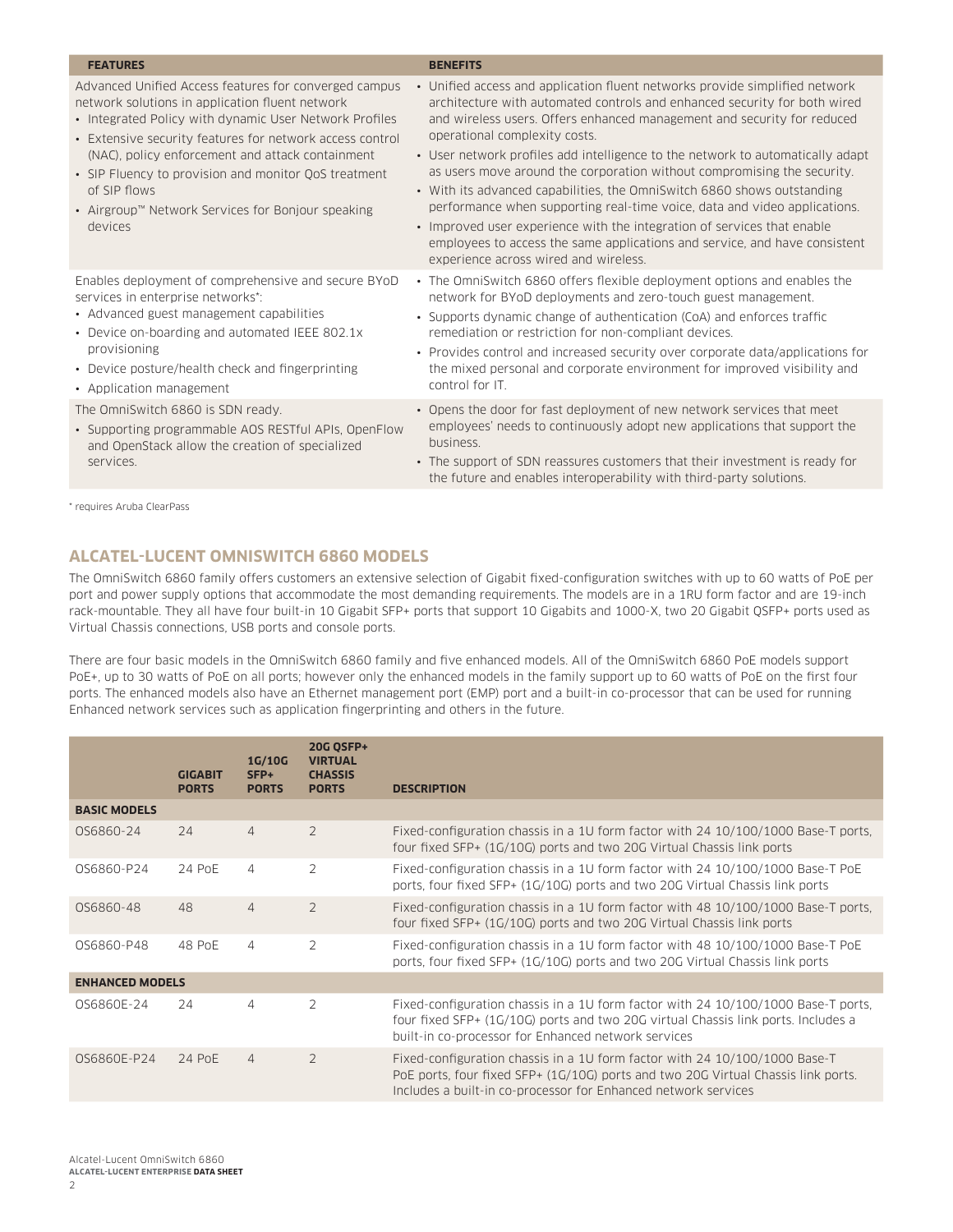|                              | <b>GIGABIT</b><br><b>PORTS</b> | 1G/10G<br>SFP+<br><b>PORTS</b> | <b>20G OSFP+</b><br><b>VIRTUAL</b><br><b>CHASSIS</b><br><b>PORTS</b> | <b>DESCRIPTION</b>                                                                                                                                                                                                                              |
|------------------------------|--------------------------------|--------------------------------|----------------------------------------------------------------------|-------------------------------------------------------------------------------------------------------------------------------------------------------------------------------------------------------------------------------------------------|
| <b>BASIC MODELS (CONT'D)</b> |                                |                                |                                                                      |                                                                                                                                                                                                                                                 |
| 0S6860E-48                   | 48                             | $\overline{4}$                 | $\mathcal{P}$                                                        | Fixed-configuration chassis in a 10 form factor with 48 10/100/1000 Base-T ports.<br>four fixed SFP+ (1G/10G) ports and two 20G Virtual Chassis link ports. Includes a<br>built-in co-processor for Enhanced network services                   |
| 0S6860E-P48                  | 48 PoE                         | 4                              | $\mathcal{P}$                                                        | Fixed-configuration chassis in a 1U form factor with 48 10/100/1000 Base-T<br>PoE ports, four fixed SFP+ (1G/10G) ports and two 20G Virtual Chassis link ports.<br>Includes a built-in co-processor for Enhanced network services               |
| 0S6860E-U28                  | 28 SFP                         | $\overline{4}$                 | $\overline{2}$                                                       | Fixed-configuration chassis in a 1U form factor with 28 ports supporting<br>1000Base-X and 100Base-FX, four fixed SFP+ (1G/10G) ports and two 20G Virtual<br>Chassis link ports. Includes a built-in co-processor for Enhanced network services |

# **TECHNICAL SPECIFICATIONS**

# **OMNISWITCH 6860 BASIC MODELS**

| <b>PRODUCT MATRIX</b>              | OS6860-24                                                                    | OS6860-48                                                                    | OS6860-P24                                                                   | OS6860-P48                                                                   |
|------------------------------------|------------------------------------------------------------------------------|------------------------------------------------------------------------------|------------------------------------------------------------------------------|------------------------------------------------------------------------------|
| Gigabit port count                 | 24                                                                           | 48                                                                           | 24 (PoE)                                                                     | 48 (PoE)                                                                     |
| 1G/10G SFP+                        | $\overline{4}$                                                               | $\overline{4}$                                                               | $\overline{4}$                                                               | $\overline{4}$                                                               |
| 20G OSFP+ VFL ports                | $\overline{2}$                                                               | $\overline{2}$                                                               | $\overline{2}$                                                               | $\overline{2}$                                                               |
| USB port                           | $\mathbf{1}$                                                                 | $\mathbf{1}$                                                                 | $\mathbf{1}$                                                                 | $\mathbf{1}$                                                                 |
| Out-of-band EMP port               | $\circ$                                                                      | $\circ$                                                                      | $\circledcirc$                                                               | $\circledcirc$                                                               |
| RS-232 port                        | $\mathbf{1}$                                                                 | $\mathbf{1}$                                                                 | $\mathbf{1}$                                                                 | $\mathbf{1}$                                                                 |
| Console port                       | $\mathbf{1}$                                                                 | $\mathbf{1}$                                                                 | $\mathbf{1}$                                                                 | $\mathbf{1}$                                                                 |
| Primary slide-in PSU slot          | $\mathbf{1}$                                                                 | $\mathbf{1}$                                                                 | $\mathbf{1}$                                                                 | $\mathbf{1}$                                                                 |
| Backup slide-in PSU slot           | $\mathbf{1}$                                                                 | $\mathbf{1}$                                                                 | $\mathbf{1}$                                                                 | $\mathbf{1}$                                                                 |
| Fans                               | $\overline{0}$                                                               | $\circ$                                                                      | $\mathbf{1}$                                                                 | $\mathbf{1}$                                                                 |
| File system flash                  | 2 GB                                                                         | 2 GB                                                                         | 2 GB                                                                         | 2 GB                                                                         |
| <b>RAM</b>                         | 2 GB                                                                         | 2 GB                                                                         | 2 GB                                                                         | 2 GB                                                                         |
| Max raw fabric capacity            | 224 Gb/s                                                                     | 264 Gb/s                                                                     | 224 Gb/s                                                                     | 264 Gb/s                                                                     |
| Throughput (at 64-byte<br>packet)  | 154.9 Mpps                                                                   | 190.6 Mpps                                                                   | 154.9 Mpps                                                                   | 190.6 Mpps                                                                   |
| Power consumption (idle)**         | 35.6 W                                                                       | 41.7 W                                                                       | 61.9 W                                                                       | 70.8 W                                                                       |
| Power consumption<br>(full load)** | 45.6 W                                                                       | 57.2 W                                                                       | 477 W                                                                        | 900 W                                                                        |
| Heat dissipation**                 | 121.5 BTU/h                                                                  | 142.3 BTU/h                                                                  | 211.2 BTU/h                                                                  | 241.6 BTU/h                                                                  |
| MTBF with one<br>AC power supply   | 408,614 h                                                                    | 385,181 h                                                                    | 133,391 h                                                                    | 127,594 h                                                                    |
| Acoustic noise (dB) at 25C         | 45.8                                                                         | 45.8                                                                         | 42                                                                           | 43.5                                                                         |
| Height                             | 4.4 cm (1.73 in)                                                             | 4.4 cm (1.73 in)                                                             | 4.4 cm (1.73 in)                                                             | 4.4 cm (1.73 in)                                                             |
| Width                              | 44 cm (17.33 in)                                                             | 44 cm (17.33 in)                                                             | 44 cm (17.33 in)                                                             | 44 cm (17.33 in)                                                             |
| Depth                              | 35 cm (13.78 in)                                                             | 35 cm (13.78 in)                                                             | 35 cm (13.78 in)                                                             | 35 cm (13.78 in)                                                             |
| Weight (chassis and fan)           | 4.45 kg (9.8 lb)                                                             | 4.67 kg (10.3 lb)                                                            | 4.58 kg (10.1 lb)                                                            | 4.90 kg (10.8 lb)                                                            |
| Weight (fully populated)***        | 5.17 kg (11.4 lb)                                                            | 5.40 kg (11.9 lb)                                                            | 6.03 kg (13.3 lb)                                                            | 6.35 kg (14.0 lb)                                                            |
| Altitude                           | 13,000 ft                                                                    | 13,000 ft                                                                    | 13,000 ft                                                                    | 13,000 ft                                                                    |
| Operating temperature              | $0^{\circ}$ C to 45 $^{\circ}$ C<br>$(32^{\circ}F \text{ to } 113^{\circ}F)$ | $0^{\circ}$ C to 45 $^{\circ}$ C<br>$(32^{\circ}F \text{ to } 113^{\circ}F)$ | $0^{\circ}$ C to 45 $^{\circ}$ C<br>$(32^{\circ}F \text{ to } 113^{\circ}F)$ | $0^{\circ}$ C to 45 $^{\circ}$ C<br>$(32^{\circ}F \text{ to } 113^{\circ}F)$ |
| Storage temperature                | $-40^{\circ}$ C to 85 $^{\circ}$ C<br>$(-40°F to 185°F)$                     | $-40^{\circ}$ C to 85 $^{\circ}$ C<br>$(-40^{\circ}$ F to $185^{\circ}$ F)   | $-40^{\circ}$ C to 85 $^{\circ}$ C<br>$(-40^{\circ}$ F to $185^{\circ}$ F)   | $-40^{\circ}$ C to 85 $^{\circ}$ C<br>$(-40°F to 185°F)$                     |
| Humidity (operating)               | 5% to 95%<br>non-condensing                                                  | 5% to 95%<br>non-condensing                                                  | 5% to 95%<br>non-condensing                                                  | 5% to 95%<br>non-condensing                                                  |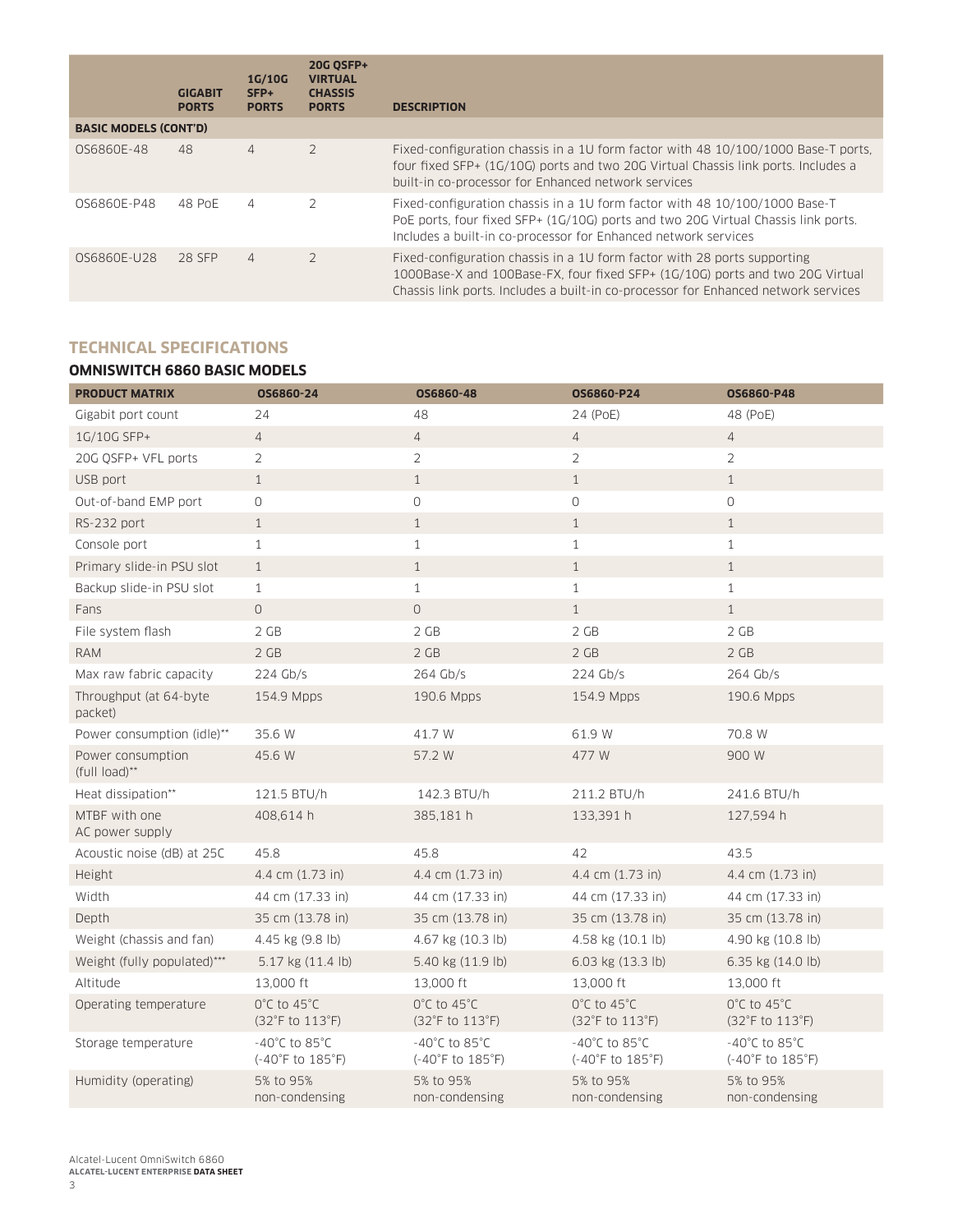| <b>PRODUCT MATRIX</b>  | OS6860-24                   | OS6860-48                   | OS6860-P24                  | OS6860-P48                  |
|------------------------|-----------------------------|-----------------------------|-----------------------------|-----------------------------|
| Humidity (storage)     | 5% to 95%<br>non-condensing | 5% to 95%<br>non-condensing | 5% to 95%<br>non-condensing | 5% to 95%<br>non-condensing |
| Power supplies         | 0S6860-BP<br>0S6860-BP-D    | 0S6860-BP<br>0S6860-BP-D    | 0S6860-BPPH                 | 0S6860-BPPX                 |
| IEEE 802.3at PoE ports | $\Omega$                    |                             | 24                          | 48                          |
| 60 W of PoE ports      |                             |                             | 0                           |                             |
| Air flow               | Front to back               | Front to back               | Front to back               | Front to back               |

\*\* Power consumption measured at the 120 V AC outlet. The full L2 traffic load measurement for the 24- and 48-port PoE models was done with the 600-W and 920-W PSU<br>• respectively. Heat dissipation: 1 watt ≈ 3.41214 BTU/h<br>

# **OMNISWITCH 6860 ENHANCED MODELS**

| <b>PRODUCT MATRIX</b>                       | OS6860E-24                                          | <b>OS6860E-48</b>                                   | <b>OS6860E-P24</b>                                  | <b>OS6860E-P48</b>                                  | <b>OS6860E-U28</b>                                  |
|---------------------------------------------|-----------------------------------------------------|-----------------------------------------------------|-----------------------------------------------------|-----------------------------------------------------|-----------------------------------------------------|
| Gigabit port count                          | 24                                                  | 48                                                  | 24 (PoE)                                            | 48 (PoE)                                            | 28                                                  |
| 1G/10G SFP+                                 | $\overline{4}$                                      | 4                                                   | $\overline{4}$                                      | $\overline{4}$                                      | $\overline{4}$                                      |
| 20G QSFP+ VFL ports                         | $\overline{2}$                                      | $\overline{2}$                                      | $\overline{2}$                                      | $\overline{2}$                                      | $\overline{2}$                                      |
| USB port                                    | $\mathbf{1}$                                        | $\mathbf{1}$                                        | $\mathbf{1}$                                        | $\mathbf{1}$                                        | $\mathbf{1}$                                        |
| Out-of-band EMP port                        | $\mathbf{1}$                                        | $\mathbf{1}$                                        | $\mathbf{1}$                                        | $\mathbf{1}$                                        | $\mathbf{1}$                                        |
| RS-232 port                                 | $\mathbf{1}$                                        | $\mathbf{1}$                                        | $\mathbf{1}$                                        | $\mathbf{1}$                                        | $\mathbf{1}$                                        |
| Console port                                | $\mathbf{1}$                                        | $\,1\,$                                             | $\mathbf{1}$                                        | $\mathbf{1}$                                        | $\mathbf{1}$                                        |
| Primary slide-in PSU<br>slot                | $\mathbf{1}$                                        | $\mathbf{1}$                                        | $\mathbf{1}$                                        | $\mathbf{1}$                                        | $\mathbf{1}$                                        |
| Backup slide-in PSU<br>slot                 | $\mathbf{1}$                                        | $\mathbf{1}$                                        | $\mathbf 1$                                         | $\mathbf{1}$                                        | $\mathbf{1}$                                        |
| Fans                                        | $\circ$                                             | $\circlearrowright$                                 | $\mathbf{1}$                                        | $\mathbf{1}$                                        | $\circ$                                             |
| File system flash                           | 2 GB                                                | 2 GB                                                | 2 GB                                                | 2 GB                                                | 2 GB                                                |
| <b>RAM</b>                                  | 2 GB                                                | 2 GB                                                | 2 GB                                                | 2 GB                                                | 2 GB                                                |
| Max raw fabric<br>capacity                  | 224 Gb/s                                            | 264 Gb/s                                            | $224$ Gb/s                                          | 264 Gb/s                                            | $224$ Gb/s                                          |
| Throughput<br>(at 64-byte packet)           | 154.9 Mpps                                          | 190.6 Mpps                                          | 154.9 Mpps                                          | 190.6 Mpps                                          | 160.9 Mpps                                          |
| Power consumption<br>$(idle)$ <sup>**</sup> | 38.9 W                                              | 44.1 W                                              | 65.0 W                                              | 72.9 W                                              | 70.1 W                                              |
| Power consumption<br>(full load)**          | 48.0 W                                              | 60.0 W                                              | 480 W                                               | 904 W                                               | 72.2 W                                              |
| Heat dissipation<br>$(idle)$ <sup>**</sup>  | 132.7 BTU/h                                         | 150.5 BTU/h                                         | 221.8 BTU/h                                         | 248.7 BTU/h                                         | 239.2 BTU/h                                         |
| MTBF with AC<br>power supply                | 353,806 h                                           | 336,101 h                                           | 126,601 h                                           | 121,442 h                                           | 292,509 h                                           |
| Acoustic noise (dB)<br>at 25C               | 45.8                                                | 45.8                                                | 42                                                  | 43.5                                                | 42.4                                                |
| Height                                      | 4.4 cm (1.73 in)                                    | 4.4 cm (1.73 in)                                    | 4.4 cm (1.73 in)                                    | 4.4 cm (1.73 in)                                    | 4.4 cm (1.73 in)                                    |
| Width                                       | 44 cm (17.33 in)                                    | 44 cm (17.33 in)                                    | 44 cm (17.33 in)                                    | 44 cm (17.33 in)                                    | 44 cm (17.33 in)                                    |
| Depth                                       | 35 cm (13.78 in)                                    | 35 cm (13.78 in)                                    | 35 cm (13.78 in)                                    | 35 cm (13.78 in)                                    | 35 cm (13.78 in)                                    |
| Weight<br>(chassis and fan)                 | 4.58 kg (10.1 lb)                                   | 4.81 kg (10.6 lb)                                   | 4.81 kg (10.6 lb)                                   | 5.03 kg (11.1 lb)                                   | 4.58 kg (10.1 lb)                                   |
| Weight<br>(fully populated)***              | 5.26 kg (11.6 lb)                                   | 5.49 kg (12.1 lb)                                   | 6.26 kg (13.8 lb)                                   | 6.49 kg (14.3 lb)                                   | 5.26 kg (11.6 lb)                                   |
| Altitude                                    | 13,000 ft                                           | 13,000 ft                                           | 13,000 ft                                           | 13,000 ft                                           | 13,000 ft                                           |
| Operating temperature                       | $0^{\circ}$ C to 45 $^{\circ}$ C<br>(32°F to 113°F) | $0^{\circ}$ C to 45 $^{\circ}$ C<br>(32°F to 113°F) | $0^{\circ}$ C to 45 $^{\circ}$ C<br>(32°F to 113°F) | $0^{\circ}$ C to 45 $^{\circ}$ C<br>(32°F to 113°F) | $0^{\circ}$ C to 45 $^{\circ}$ C<br>(32°F to 113°F) |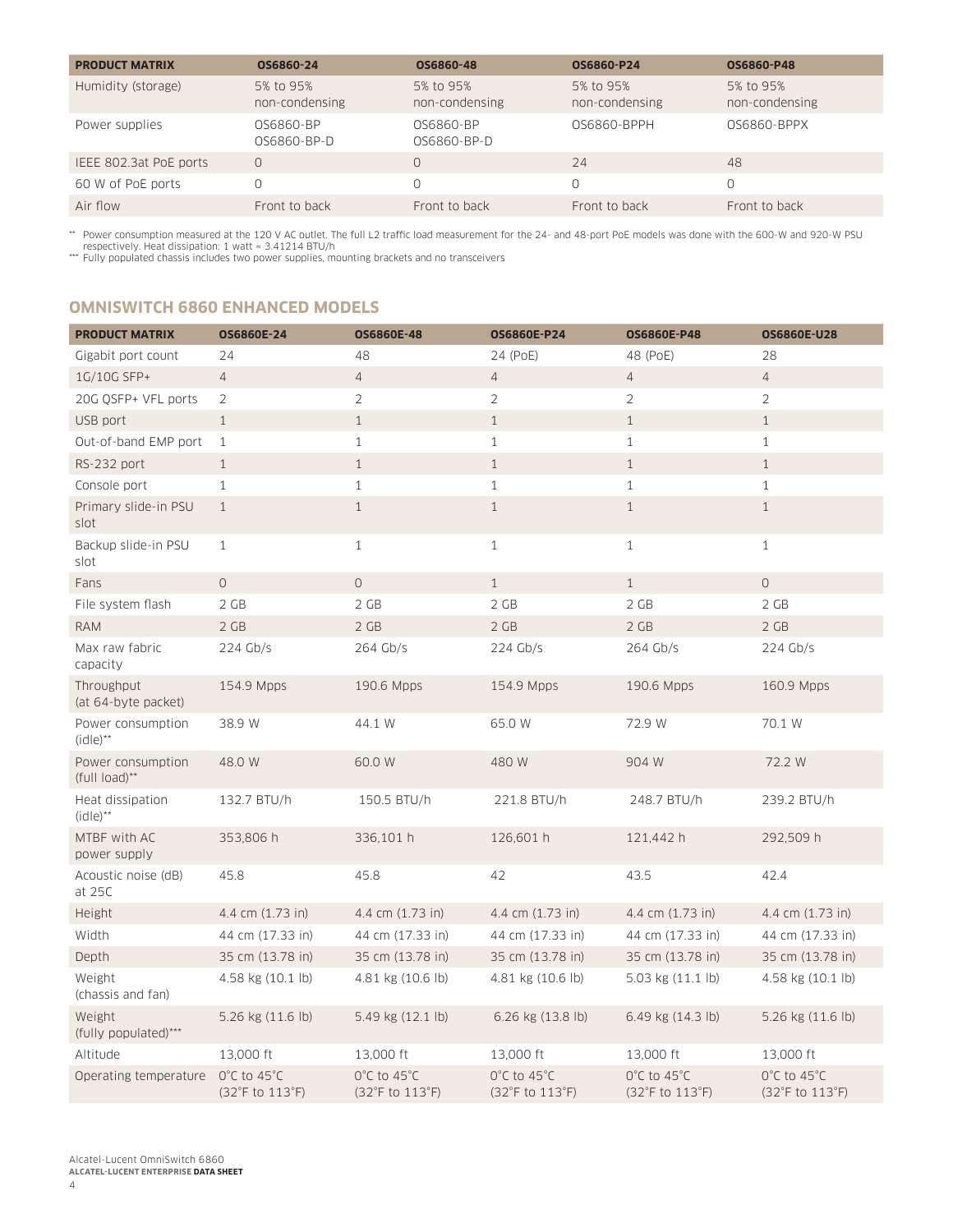| <b>PRODUCT MATRIX</b>            | <b>OS6860E-24</b>                                                          | <b>OS6860E-48</b>                                                          | <b>OS6860E-P24</b>                                                         | <b>OS6860E-P48</b>                                                         | <b>OS6860E-U28</b>                                                         |
|----------------------------------|----------------------------------------------------------------------------|----------------------------------------------------------------------------|----------------------------------------------------------------------------|----------------------------------------------------------------------------|----------------------------------------------------------------------------|
|                                  |                                                                            |                                                                            |                                                                            |                                                                            |                                                                            |
| Storage temperature              | $-40^{\circ}$ C to 85 $^{\circ}$ C<br>$(-40^{\circ}$ F to $185^{\circ}$ F) | $-40^{\circ}$ C to 85 $^{\circ}$ C<br>$(-40^{\circ}$ F to $185^{\circ}$ F) | $-40^{\circ}$ C to 85 $^{\circ}$ C<br>$(-40^{\circ}$ F to $185^{\circ}$ F) | $-40^{\circ}$ C to 85 $^{\circ}$ C<br>$(-40^{\circ}$ F to $185^{\circ}$ F) | $-40^{\circ}$ C to 85 $^{\circ}$ C<br>$(-40^{\circ}$ F to $185^{\circ}$ F) |
| Humidity (operating)             | 5% to 95%<br>non-condensing                                                | 5% to 95%<br>non-condensing                                                | 5% to 95%<br>non-condensing                                                | 5% to 95%<br>non-condensing                                                | 5% to 95%<br>non-condensing                                                |
| Humidity (storage)               | 5% to 95%<br>non-condensing                                                | 5% to 95%<br>non-condensing                                                | 5% to 95%<br>non-condensing                                                | 5% to 95%<br>non-condensing                                                | 5% to 95%<br>non-condensing                                                |
| Power supplies                   | OS6860-BP<br>0S6860-BP-D                                                   | OS6860-BP<br>0S6860-BP-D                                                   | 0S6860-BPPH                                                                | 0S6860-BPPX                                                                | OS6860-BP<br>0.56860-BP-D                                                  |
| <b>IEEE 802.3at</b><br>PoE ports | $\sim$                                                                     | $\sim$                                                                     | 74                                                                         | 48                                                                         | $\overline{\phantom{a}}$                                                   |
| 60 W of PoE ports                | $\overline{\phantom{a}}$                                                   | $\overline{\phantom{a}}$                                                   | 4                                                                          | $\overline{4}$                                                             | ۰                                                                          |
| Air flow                         | Front to back                                                              | Front to back                                                              | Front to back                                                              | Front to back                                                              | Front to back                                                              |

\*\* Power consumption measured at the 120 V AC outlet. The full L2 traffic load measurement for the 24- and 48-port PoE models was done with the 600 W and 920 W PSU respectively. Heat dissipation: 1 watt ≈ 3.41214 BTU/h

\*\*\* Fully populated chassis includes two power supplies, mounting brackets and no transceivers

The OmniSwitch 6860 models are capable of supporting MacSec, Audio-Video-Bridging (AVB), and IEEE 1588 Precision Time Protocol transparent clock. The software to support these features is a future availability.

#### **POWER SUPPLIES**

All OmniSwitch 6860 models support 1+1 redundant, hot-swappable power supplies. The primary and backup power supply units are internal but removable to allow for easier maintenance and replacement. The OmniSwitch 6860 family also supports power load-sharing for PoE between the primary and backup power supplies to provide up to 1500 watts of PoE per switch. There is no interruption of service when a new power supply is installed or an existing one replaced.

| <b>PS MODELS</b>                   | <b>OS6860-BP</b>                                                                           | <b>OS6860-BP-D</b>                                                                              | <b>OS6860-BPPH</b>                                                                                  | <b>OS6860-BPPX</b>                                                                                  |
|------------------------------------|--------------------------------------------------------------------------------------------|-------------------------------------------------------------------------------------------------|-----------------------------------------------------------------------------------------------------|-----------------------------------------------------------------------------------------------------|
| Description                        | Modular AC power supply.<br>Provides 160 W system<br>power to one OS6860<br>non-PoE switch | Modular DC power supply.<br>Provides 160 W system<br>power to one OS6860<br>non-PoE switch      | Modular 600-W AC PoE<br>power supply. Provides<br>system and PoE power to<br>one 24-port PoE switch | Modular 920-W AC PoE<br>power supply. Provides<br>system and PoE power to<br>one 48-port PoE switch |
| Dimensions $(H \times W \times L)$ | 3.9 cm x 5.05 cm x 18.5 cm<br>$(1.54 \text{ in } x 1.99 \text{ in } x7.28 \text{ in})$     | 3.9 cm x 5.05 cm x 18.5 cm<br>$(1.54 \text{ in} \times 1.99 \text{ in} \times 7.28 \text{ in})$ | 4.0 cm x 7.3 cm x 18.5 cm<br>$(1.57 \text{ in} \times 2.87 \text{ in} \times 7.28 \text{ in})$      | 4.0 cm x 7.3 cm x 18.5 cm<br>$(1.57 \text{ in} \times 2.87 \text{ in} \times 7.28 \text{ in})$      |
| Weight                             | $.7$ kg $(1.11$ lb)                                                                        | .88 kg (1.94 lb)                                                                                | $1.04$ kg $(2 \text{ lb})$                                                                          | 1.05 kg(2.32 lb)                                                                                    |
| Max with 1 PSU                     | N/A                                                                                        | N/A                                                                                             | 450 W of PoE                                                                                        | 750 W of PoE                                                                                        |
| Max with 2 PSUs                    | N/A                                                                                        | N/A                                                                                             | 900 W of PoE                                                                                        | 1500 W of PoE                                                                                       |
| Input voltage/current              | 90 V to 136 V AC /3 A<br>180 V to 264 VAC /1.5 A                                           | -36 V to-72 V DC/1.8 A<br>to 6 A                                                                | 90 V to 136 V AC /8.5 A<br>180 V to 264 V AC/4.25 A                                                 | 90 V to 136 V AC/13 A<br>180 V to 264 V AC/6.5 A                                                    |
| Max output power/<br>current       | 150 W/12.5 A                                                                               | 150 W/12.5 A                                                                                    | 600 W/11 A                                                                                          | 920 W/16.88 A                                                                                       |
| Fans                               |                                                                                            | 1                                                                                               | 1                                                                                                   | 1                                                                                                   |

In addition to the primary and backup power supplies, the OmniSwitch 6860 family supports the OmniSwitch Backup Power Shelf (BPS).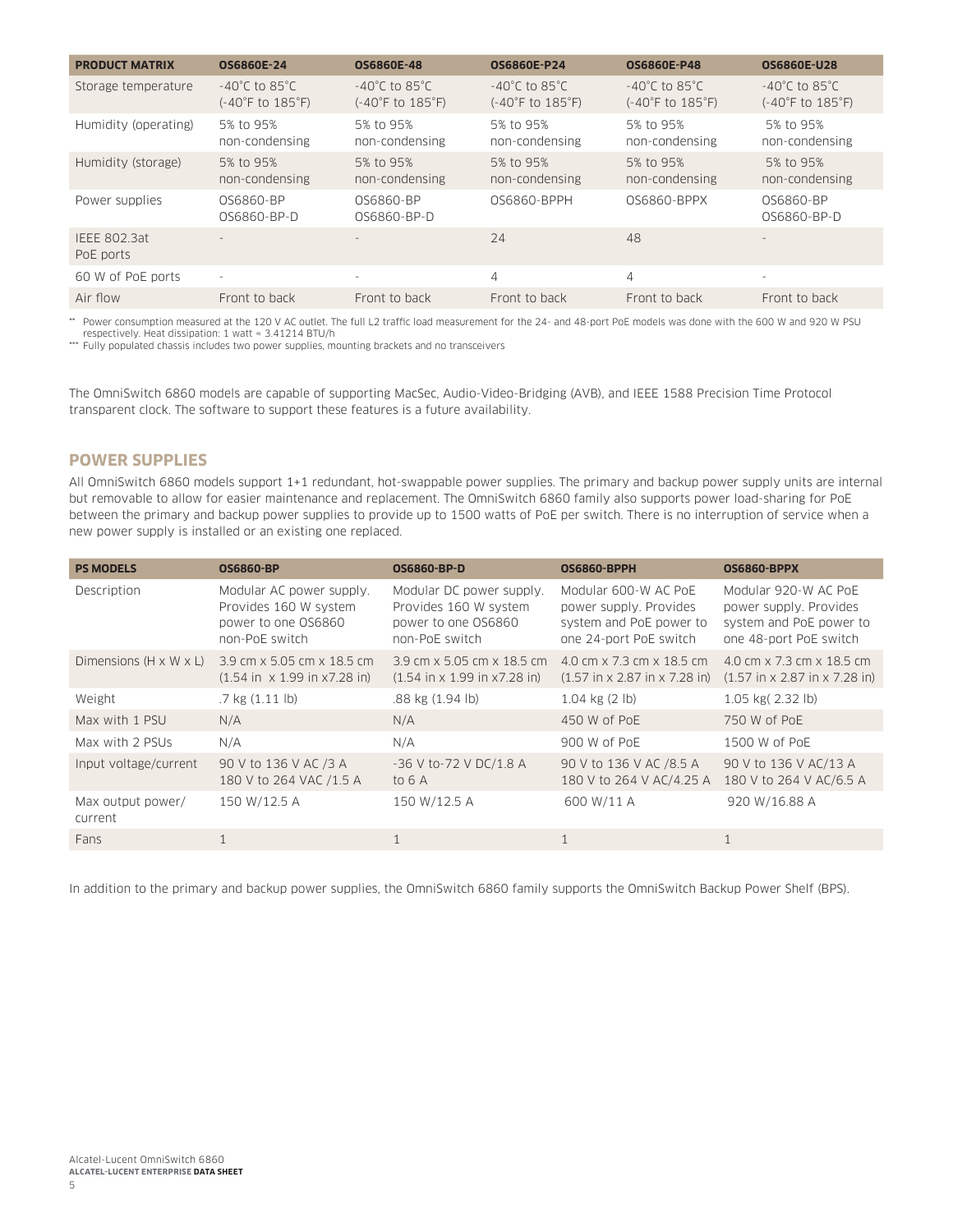#### **PRODUCT SPECIFICATIONS AND MEASUREMENTS**

#### **Per-port LEDs**

- Non-PoE ports green: link/activity
- PoE ports amber: link/activity

#### **System LEDs**

- OK1: green/yellow operational status of the switch
- OK2: green/yellow operational status of the external CPU
- VC: green/yellow master or slave role in VC configuration
- PS: green/yellow combined status for the primary and/or backup power supplies
- BPS: green/yellow status of the power coming from the Backup Power Shelf
- GRN: power saving mode
- 7-segment LED display for Virtual Chassis ID

#### **Scalability numbers and speeds**

- 24 and 48 ports: 10/100/1000, 28 ports: 100/1000Base-X with 4 x 10G SFP+ uplinks
- Wire rate at layer 2 and layer 3 on all ports
- Virtual Fabric Link (VFL) ports raw capacity: 42 Gb/s or 84 Gb/s aggregate
- Jumbo frame size: 9 216 bytes (for 1/10 Gb/s)
- Total number of MAC addresses: 48,000
- Total number of IPv4 routes: 64,000
- Number of VLANs: 4,000

# **COMPLIANCE AND CERTIFICATIONS**

# **Commercial EMI/EMC**

- FCC CRF Title 47 Subpart B (Class A)
- VCCI (Class A)
- AS/NZS 3548 (Class A)
- CE marking for European countries (Class A)
- EN 55022 (EMI & EMC )
- EN 61000-3-2
- EN 61000-3-3
- EN 55024 (Immunity)
	- $\neg$  EN 61000-4-2
	- ¬ EN 61000-4-3
	- $\neg$  EN 61000-4-4
	- $-$  FN 61000-4-5
	- ¬ EN 61000-4-6
	- $\neg$  EN 61000-4-8
	- ¬ EN 61000-4-11
- IEEE 802.3: Hi-Pot Test (2250 V DC on all Ethernet ports)

#### **Safety agency certifications**

- US UL 60950-1
- IEC 60950-1 Health and Safety
- CAN/CSA-C22.2 No. 60950-1-03
- NOM-019 SCFI, Mexico
- AS/NZ TS-001 and 60950:2000, Australia
- UL-AR, Argentina
- UL-GS Mark, Germany
- CU, EAC, Russia
- EN 60825-1 Laser
- EN 60825-2 Laser
- CDRH Laser
- IEC 60950-1/EN 60950 with all country deviations
- IEC 60950-1:2005, Second Edition
- CCC, China\*
- ANATEL, Brazil\*
- BSMI, Taiwan\*
- KCC, Korea\*
- \*Contact for availability

The OmniSwitch 6860 family is compliant with Restriction on Hazardous Substances (RoHS) and Waste Electrical and Electronic Equipment (WEEE) directives.

#### **DETAILED PRODUCT FEATURES**

#### **Simplified manageability and configuration**

- Intuitive Alcatel-Lucent CLI in a scriptable BASH environment via console, Telnet or Secure Shell (SSH) v2 over IPv4/IPv6
- Powerful Alcatel-Lucent WebView Graphical Web Interface via HTTP and HTTPS over IPv4/IPv6\*
- Fully programmable RESTful web services interface with XML and JSON support. API enables access to CLI and individual mib objects
- Integrated with Alcatel-Lucent OmniVista™ products for network management
- Full configuration and reporting using SNMPv1/2/3 to facilitate third-party network management over IPv4/IPv6
- File upload using USB, TFTP, FTP, SFTP or SCP using IPv4/IPv6
- Human-readable ASCII-based configuration files for off-line editing, bulk configuration and out-of-the-box auto-provisioning
- Fully programmable OpenFlow 1.3.1 and 1.0 agent for control of native OpenFlow and hybrid ports \*
- Multiple microcode image support with fallback recovery
- Dynamic Host Configuration Protocol (DHCP) relay for IPv4/IPv6
- IEEE 802.1AB Link Layer Discover Protocol (LLDP) with Media Endpoint

Discover (MED) extensions

- Network Time Protocol (NTP)
- DHCPv4 and DHCPv6 server managed by Alcatel-Lucent VitalQIP™ DNS/DHCP IP Address Management
- Access to the AOS console via Bluetooth provides wireless management access to the OS6860, eliminating the use of console cables \*Early availability support

#### **Monitoring and troubleshooting**

- Local (on the flash) and remote server logging (Syslog): event and command logging
- IP tools: ping and trace route
- Dying Gasp support via SNMP and syslog messages
- Loopback IP address support for management per service
- Management virtual routing and forwarding (VRF) support
- Policy- and port-based mirroring
- Remote port mirroring
- sFlow v5 and Remote Monitoring (RMON)
- Unidirectional Link Detection (UDLD), Digital Diagnostic Monitoring (DDM), and Time Domain Reflectometry (TDR)

#### **Resiliency and high availability**

- Unified management, control and virtual chassis technology
- Virtual Chassis 1+N redundant supervisor manager
- Virtual Chassis In-Service Software Upgrade (ISSU)
- Smart continuous switching technology
- ITU-T G.8032/Y1344 2010: Ethernet Ring Protection
- IEEE 802.1s Multiple Spanning Tree Protocol (MSTP) encompasses IEEE 802.1D Spanning Tree Protocol (STP) and IEEE 802.1w Rapid Spanning Tree Protocol (RSTP)
- Per-VLAN spanning tree (PVST+) and Alcatel-Lucent 1x1 STP mode
- IEEE 802.3ad/802.1AX Link Aggregation Control Protocol (LACP) and static LAG groups across modules
- Virtual Router Redundancy Protocol (VRRP) with tracking capabilities
- IEEE protocol auto-discovery
- Bidirectional Forwarding Detection (BFD) for fast failure detection and reduced re-convergence times in a routed environment
- Redundant and hot-swappable power supplies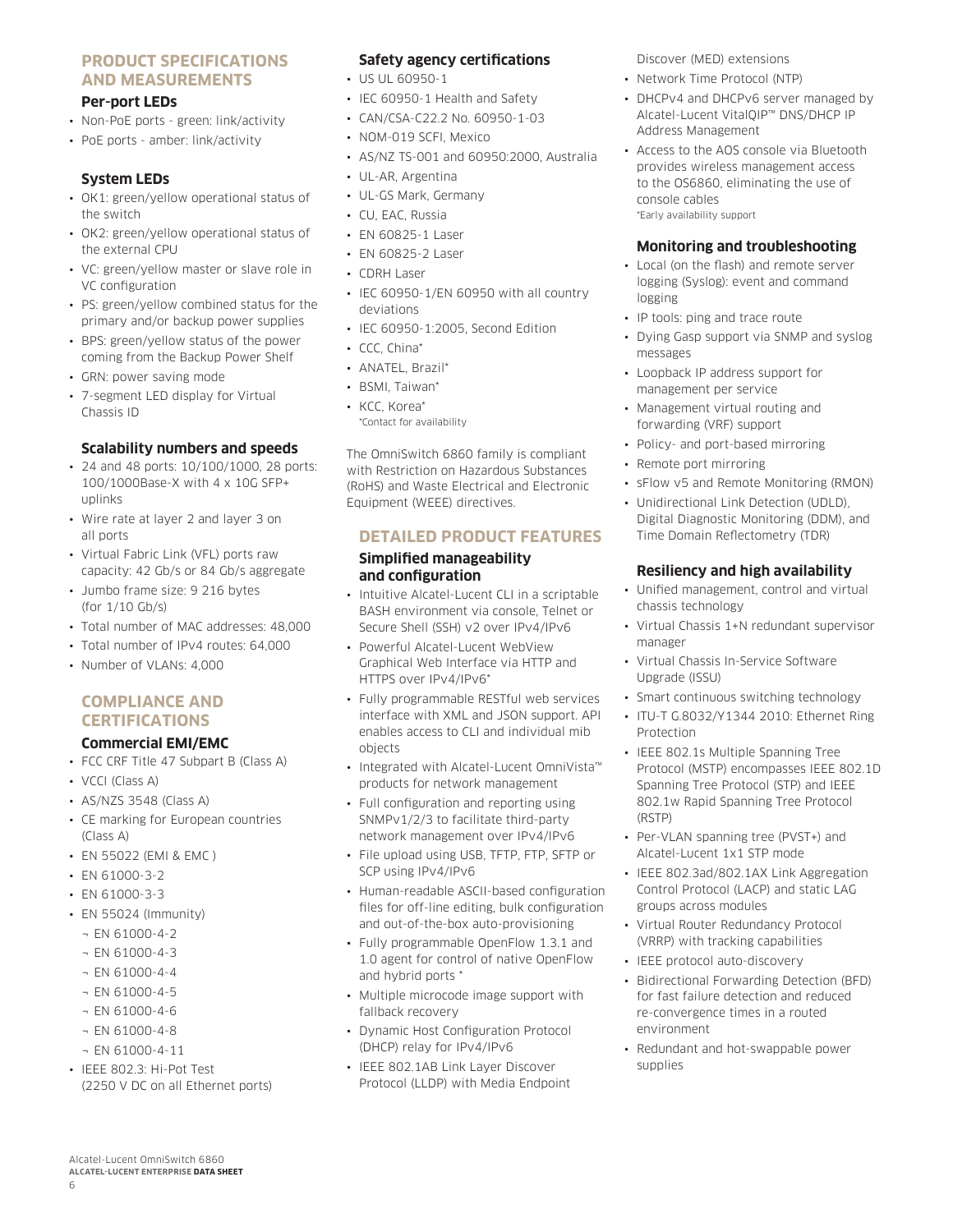- Built-in CPU protection against malicious attacks
- Split Virtual Chassis protection: Autodetection and recovery of Virtual Chassis splitting due to one or more VFL or stack element failures

#### **Advanced security Access control**

- AOS Access Guardian framework for comprehensive user-policy-based NAC
- Autosensing IEEE 802.1X multi-client, multi-VLAN support
- MAC-based authentication for non-IEEE 802.1X hosts
- Web based authentication (captive portal): a customizable web portal residing on the switch
- User Network Profile (UNP) simplifies NAC by dynamically providing pre-defined policy configuration to authenticated clients — VLAN, ACL, BW
- Secure Shell (SSH) with public key infrastructure (PKI) support
- Terminal Access Controller Access-Control System Plus (TACACS+) client
- Centralized Remote Access Dial-In User Service (RADIUS) and Lightweight Directory Access Protocol (LDAP) administrator authentication
- Centralized RADIUS for device authentication and network access control authorization
- Learned Port Security (LPS) or MAC address lockdown
- Access Control Lists (ACLs); flow-based filtering in hardware (Layer 1 to Layer 4)
- DHCP Snooping, DHCP IP and Address Resolution Protocol (ARP) spoof protection
- ARP poisoning detection
- IP Source Filtering as a protective and effective mechanism against ARP attacks
- Bring Your Own Device (BYoD) provides on-boarding of Guest, IT/non-IT issued and silent devices. Restriction/Remediation of traffic from non-compliant devices. Uses RADIUS CoA to dynamically enforce User Network Profiles based on Authentication, Profiling, Posture check of devices.\* \* with Aruba ClearPass

# **QoS**

- Priority queues: Eight hardware-based queues per port for flexible QoS management
- Traffic prioritization: Flow-based QoS
- Flow-based traffic policing and bandwidth management
- 32-bit IPv4/128-bit IPv6 non-contiguous mask classification
- Egress traffic shaping
- DiffServ architecture
- Congestion avoidance: Support for endto-end head-of-line (E2E-HOL) blocking prevention, IEEE 802.1Qbb Priority-based Flow Control (PFC) and IEEE 802.3x Flow Control (FC)

# **Layer-3 routing and multicast IPv4 routing**

- Multiple VRF
- Static routing
- Routing Information Protocol (RIP) v1 and v2
- Open Shortest Path First (OSPF) v2 with Graceful Restart
- Intermediate System to Intermediate System (IS-IS) with Graceful Restart
- Border Gateway Protocol (BGP) v4 with Graceful Restart
- Generic Routing Encapsulation (GRE) and IP/IP tunneling\*
- Virtual Router Redundancy Protocol (VRRPv2)
- DHCP relay (including generic UDP relay)
- Address Resolution Protocol (ARP) • Policy-based routing and server load balancing
- DHCPv4 server\* \*Early availability support

## **IPv6 routing**

- Multiple VRF
- Internet Control Message Protocol version 6 (ICMPv6)
- Static routing
- Routing Information Protocol Next Generation (RIPng)
- Open Shortest Path First (OSPF) v3 with Graceful Restart
- Intermediate System to Intermediate System (IS-IS) with Graceful Restart
- Multi-Topology IS-IS\*
- BGP v4 multiprotocol extensions for IPv6 routing (MP-BGP)
- Graceful Restart extensions for OSPF and BGP
- Virtual Router Redundancy Protocol version 3 (VRRPv3)
- Neighbor Discovery Protocol (NDP)
- Policy-based routing and server load balancing
- DHCPv6 server\* \*Early availability support

#### **IPv4/IPv6 multicast**

- Internet Group Management Protocol (IGMP) v1/v2/v3 snooping
- Protocol Independent Multicast

– Sparse-Mode (PIM-SM), Source Specific Multicast (PIM-SSM)

- Protocol Independent Multicast Dense-Mode (PIM-DM), Bidirectional Protocol Independent Multicast (PIM-BiDir)
- Distance Vector Multicast Routing Protocol (DVMRP)
- Multicast Listener Discovery (MLD) v1/v2 snooping
- PIM to DVMRP gateway support

#### **Fluent network for voice, video and data**

- Session Initiation Protocol (SIP) detection, session monitoring and tracking
- Provides real-time conversation quality information contained in the SIP packets concerning packet loss, delay, jitter, MOS score, R-Factor in real time
- SIP profile for QOS, priority tuning for end-to-end processing
- Multicast DNS Relay: Bonjour protocol support for wired Airgroup™

# **Advanced Layer-2 services**

- Ethernet services support using IEEE 802.1ad Provider Bridges (also known as Q-in-Q or VLAN stacking)
- Fabric virtualization services IEEE 802.1aq Shortest Path Bridging (SPB-M)
- Ethernet network-to-network interface (NNI) and user network interface (UNI)
- Service Access Point (SAP) profile identification
- Service VLAN (SVLAN) and Customer VLAN (CVLAN) support
- VLAN translation and mapping including CVLAN to SVLAN
- Port mapping
- DHCP Option 82: Configurable relay agent information
- Multicast VLAN Registration Protocol (MVRP)
- HA-VLAN for Layer 2 clusters such as MS-NLB and active-active Firewall clusters
- Jumbo frame support
- Bridge Protocol Data Unit (BPDU) blocking
- STP Root Guard

# **SUPPORTED STANDARDS**

## **IEEE standards**

- IEEE 802.1D STP
- IEEE 802.1p CoS
- IEEE 802.1Q VLANs
- IEEE 802.1ad Provider Bridges Q-in-Q/VLAN stacking
- IEEE 802.1ak (Multiple VLAN Registration Protocol (MVRP)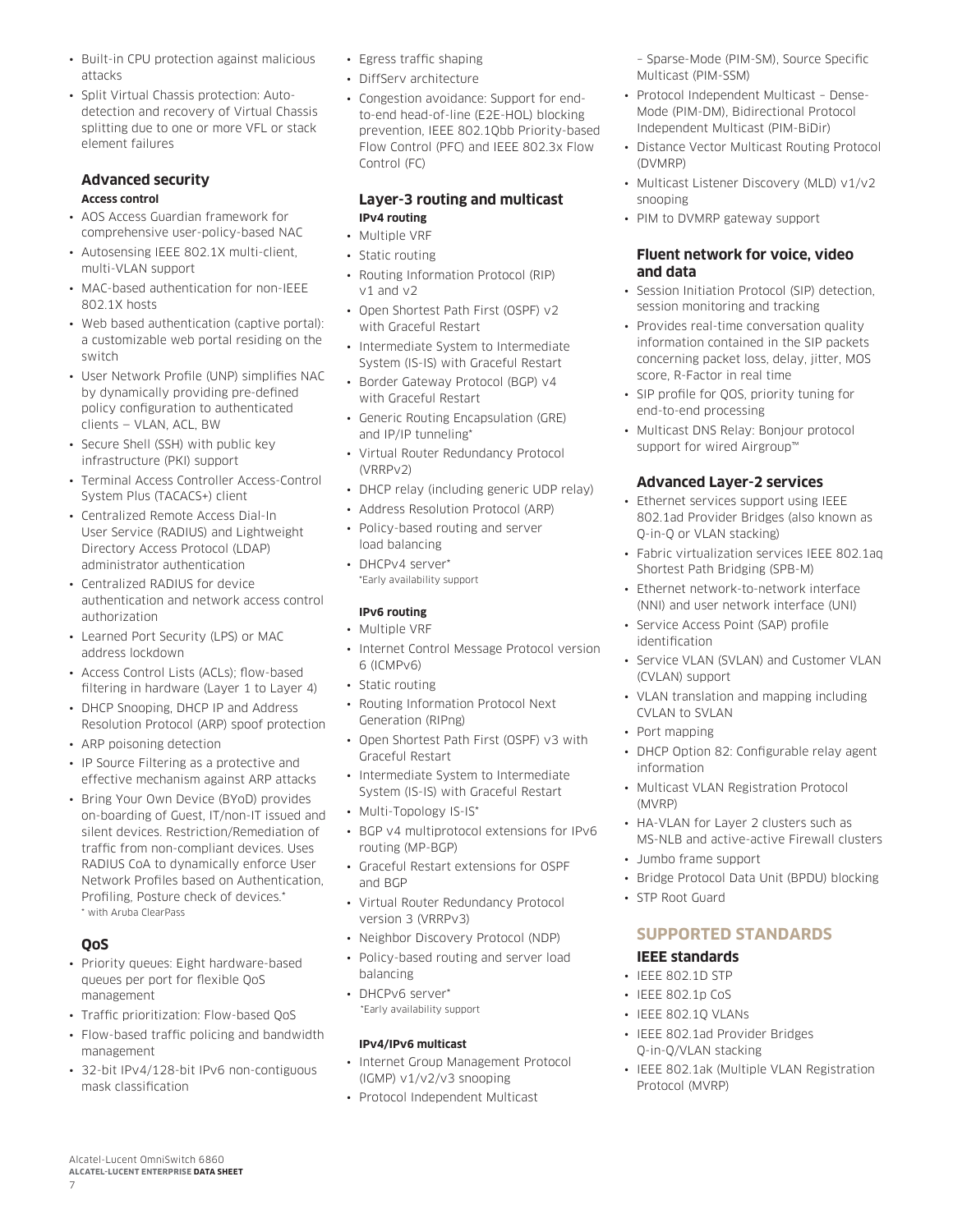- IEEE 802.1aq Shortest Path Bridging (SPB)
- IEEE 802.1s MSTP
- IEEE 802.1w RSTP
- IEEE 802.3x Flow Control
- IEEE 802.3z Gigabit Ethernet
- IEEE 802.3ab 1000Base-T
- IEEE 802.3ac VLAN Tagging
- IEEE 802.3ad/802.1AX Link Aggregation
- IEEE 802.3ae 10 GigE
- IEEE 802.3af Power over Ethernet
- IEEE 802.3at PoE Plus
- IEEE 802.3az Energy Efficient Ethernet (EEE)

# **ITU-T recommendations**

• ITU-T G.8032/Y.1344 2010: Ethernet Ring Protection (ERPv2)

# **IETF RFCs**

### **IPv4**

- RFC 2003 IP/IP Tunneling
- RFC 2131 Dynamic Host Configuration Protocol (DHCPv4)
- RFC 2784 GRE Tunneling

# **OSPF**

- RFC 1765 OSPF Database Overflow
- RFC 1850/2328 OSPF v2 and MIB
- RFC 2154 OSPF MD5 Signature
- RFC 2370/3630 OSPF Opaque LSA
- RFC 2740/ 5340 OSPFv3 for IPv6
- RFC 3101 OSPF NSSA Option
- RFC 3623 OSPF Graceful Restart

### **RIP**

- RFC 1058 RIP v1
- RFC 1722/1723/2453/1724 RIP v2 and MIB
- RFC 1812/2644 IPv4 Router Requirements
- RFC 2080 RIPng for IPv6

# **BGP**

8

- RFC 1269/1657/4273 BGP v3 and v4 MIB
- RFC 1403/1745 BGP/OSPF Interaction
- RFC 1771-1774/2842/2918/3392/4271 BGP v4
- RFC 1965 BGP AS Confederations
- RFC 1966 BGP Route Reflection
- RFC 1997/1998/4360 BGP Communities Attribute
- RFC 2042/5396 BGP New Attribute
- RFC 2385 BGP MD5 Signature

Alcatel-Lucent OmniSwitch 6860 **ALCATEL-LUCENT ENTERPRISE DATA SHEET**

• RFC 2439 BGP Route Flap Damping

- RFC 2545 BGP-4 Multiprotocol Extensions for IPv6 Routing
- RFC 2858/4760 Multiprotocol Extensions for BGP-4
- RFC 3065 BGP AS Confederations
- RFC 4456 BGP Route Reflection
- RFC 4486 Subcodes for BGP Cease Notification
- RFC 4724 Graceful Restart for BGP
- RFC 5492/5668/6793 BGP 4-Octet ASN

### **IS-IS**

- RFC 1142/1195/3719/3787/5308 IS-IS v4
- RFC 2763/2966/3567/3373 Adjacencies and route management
- RFC 5120 M-ISIS: Multi Topology IS-IS
- RFC 5306 Graceful Restart
- RFC 5309/draft-ietf-isis-igp-p2p-over-lan Point to point over LAN
- RFC 6329 IS-IS Extensions Supporting IEEE 802.1aq SPB

## **IP Multicast**

- RFC 1075/draft-ietf-idmr-dvmrp-v3-11.txt DVMRP
- RFC 2365 Multicast
- RFC 2710/3019/3810/MLD v2 for IPv6
- RFC 2715 PIM and DVMRP interoperability
- RFC 2933 IGMP MIB
- RFC 3376 IGMPv3 (includes IGMP v2/v1)
- RFC 3569 Source-Specific Multicast (SSM)
- RFC 3973 Protocol Independent Multicast-Dense Mode (PIM-DM)
- RFC 4087 IP Tunnel MIB
- RFC 4541 Considerations for IGMP and MLD Snooping Switches
- RFC 4601/5059 PIM-SM
- RFC 5015 BiDIR PIM
- RFC 5060 Protocol Independent Multicast MIB
- RFC 5132 Multicast Routing MIB
- RFC 5240 PIM Bootstrap Router MIB

### **IPv6**

- RFC 1981 Path MTU Discovery
- RFC 2460 IPv6 Specification
- RFC 2461 NDP
- RFC 2464 IPv6 over Ethernet
- RFC 2465 MIB for IPv6: Textual Conventions (TC) and General Group
- RFC 2466 MIB for IPv6: ICMPv6 Group
- RFC 2711 Router Alert Option
- RFC 3056 6to4 Tunnels
- RFC 3315 Dynamic Host Configuration Protocol for IPv6 (DHCPv6)
- RFC 3484 Default Address Selection
- RFC 3493/2553 Basic Socket API
- RFC 3542/2292 Advanced Sockets API
- RFC 3587/2374 Global Unicast Address Format
- RFC 3595 TC for IPv6 Flow Label
- RFC 3596/1886 DNS for IPv6
- RFC 4007 Scoped Address
- RFC 4022/2452 MIB for IPv6 TCP
- RFC 4113/2454 MIB for IPv6 UDP
- RFC 4193 Unique Local Addresses
- RFC 4213/2893 Transition Mechanisms
- RFC 4291/3513/2373 Addressing Architecture (uni/any/multicast)
- RFC 4301/2401 Security Architecture
- RFC 4302/2402 IP Authentication Header
- RFC 4303/2406 IP Encapsulating Security Payload (ESP)
- RFC 4308 Cryptographic Suites for IPSec

• RFC 5095 Deprecation of Type 0 Routing

• RFC 854/855 Telnet and Telnet options

• RFC 1155/2578-2580 SMI v1 and SMI v2

• RFC 4443/2463 ICMPv6

Autoconfiguration

Headers in IPv6

**Manageability**

MIB

**HTML** 

• RFC 2096 IP MIB

multipart/form-data

(URI): Generic Syntax

• RFC 959/2640 FTP • RFC 1350 TFTP Protocol

• RFC 1157/2271 SNMP

• RFC 1212/2737 MIB and MIB-II • RFC 1213/2011-2013 SNMP v2 MIB • RFC 1215 Convention for SNMP Traps • RFC 1573/2233/2863 Private Interface

• RFC 1643/2665 Ethernet MIB • RFC 1867 Form-based File Upload in

• RFC 2131 DHCP Server/Client

• RFC 1901-1908/3416-3418 SNMP v2c

• RFC 2388 Returning Values from Forms:

• RFC 2396 Uniform Resource Identifiers

• RFC 2570-2576/3411-3415 SNMP v3 • RFC 2616 /2854 HTTP and HTML • RFC 2667 IP Tunneling MIB

• RFC 2668/3636 IEEE 802.3 MAU MIB

• RFC 4861/2461 Neighbor Discovery • RFC 4862/2462 Stateless Address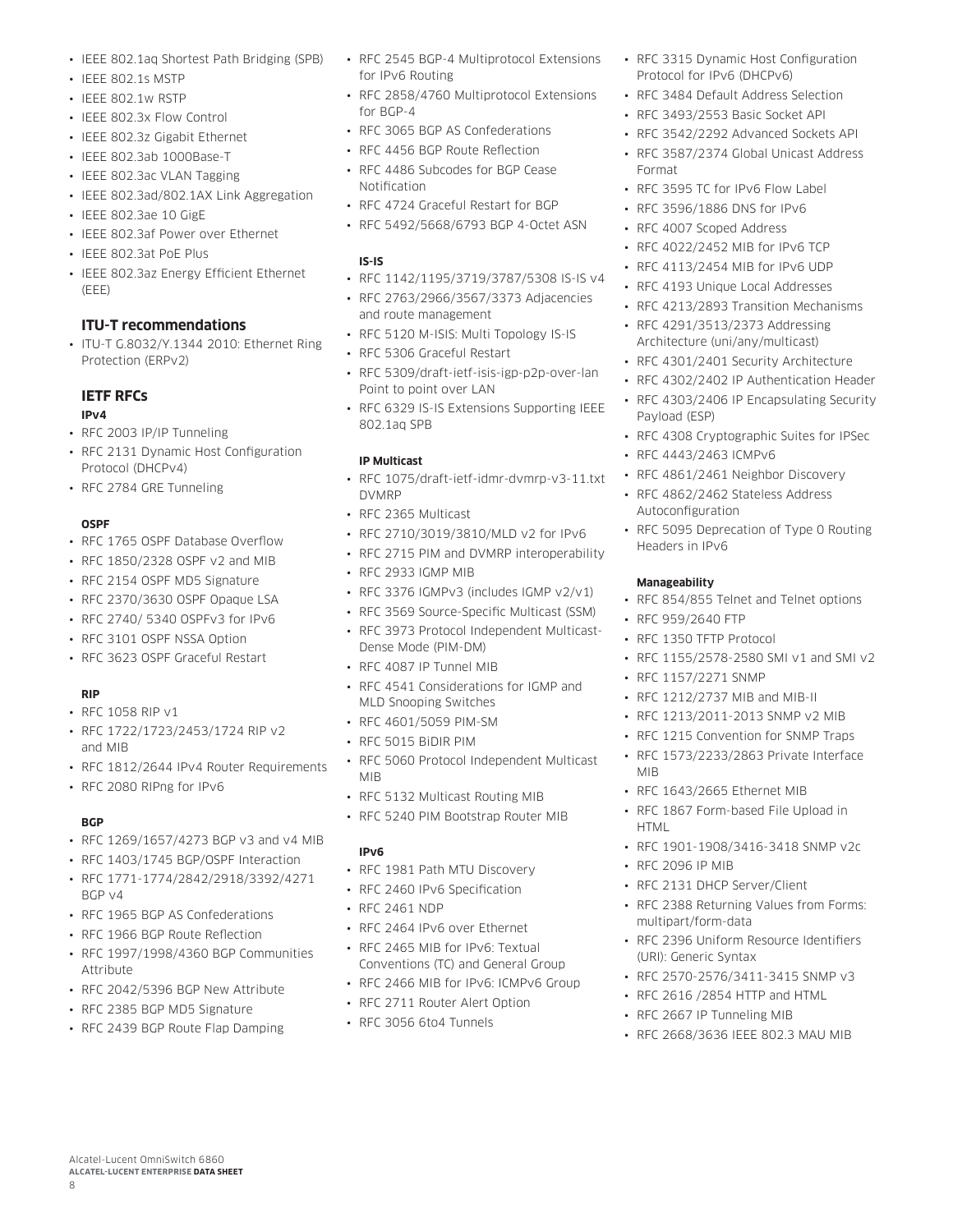- RFC 2674 VLAN MIB
- RFC 3023 XML Media Types
- RFC 3414 User-based Security Model
- RFC 3826 (AES) Cipher Algorithm in the SNMP User-based Security Model
- RFC 4122 A Universally Unique IDentifier (UUID) URN Namespace
- RFC 4234 Augmented BNF for Syntax Specifications: ABNF
- RFC 4251 Secure Shell Protocol Architecture
- RFC 4252 The Secure Shell (SSH) Authentication Protocol
- RFC 4627 JavaScript Object Notation (JSON)
- RFC 6585 Additional HTTP Status Codes

#### **Security**

- RFC 1321 MD5
- RFC 1826/1827/4303/4305 Encapsulating Payload (ESP) and crypto algorithms
- RFC 2104 HMAC Message Authentication
- RFC 2138/2865/2868/3575 /2618 RADIUS Authentication and Client MIB
- RFC 2139/2866/2867/2620 RADIUS Accounting and Client MIB
- RFC 2228 FTP Security Extensions
- RFC 2284 PPP EAP
- RFC 2869/2869bis RADIUS Extension
- RFC 4301 Security Architecture for IP

#### **QoS**

- RFC 896 Congestion Control
- RFC 1122 Internet Hosts
- RFC 2474/2475/2597/3168/3246 DiffServ
- RFC 2697 srTCM
- RFC 2698 trTCM
- RFC 3635 Pause Control

#### **Others**

- RFC 791/894/1024/1349 IP and IP/ Ethernet
- RFC 792 ICMP
- RFC 768 UDP
- RFC 793/1156 TCP/IP and MIB
- RFC 826 ARP
- RFC 919/922 Broadcasting Internet Datagram
- RFC 925/1027 Multi-LAN ARP/Proxy ARP
- RFC 950 Subnetting
- RFC 951 BOOTP
- RFC 1151 RDP
- RFC 1191 Path MTU Discovery
- RFC 1256 ICMP Router Discovery
- RFC 1305/2030 NTP v3 and Simple NTP
- RFC 1493 Bridge MIB
- RFC 1518/1519 CIDR
- RFC 1541/1542/2131/3396/3442 DHCP
- RFC 1757/2819 RMON and MIB
- RFC 2131/3046 DHCP/BootP Relay
- RFC 2132 DHCP Options
- RFC 2251 LDAP v3
- RFC 2338/3768/2787 VRRP and MIB
- RFC 3021 Using 31-bit Prefixes
- RFC 3060 Policy Core
- RFC 3176 sFlow

### **ORDERING INFORMATION**

| <b>PART NUMBER</b> | <b>DESCRIPTION</b>                                                                                                                                                                                                                                                                                                                                                                               |  |  |  |  |  |
|--------------------|--------------------------------------------------------------------------------------------------------------------------------------------------------------------------------------------------------------------------------------------------------------------------------------------------------------------------------------------------------------------------------------------------|--|--|--|--|--|
|                    | <b>OMNISWITCH 6860 BASIC MODELS</b>                                                                                                                                                                                                                                                                                                                                                              |  |  |  |  |  |
| 0S6860-24-xx       | OS6860-24: Gigabit Ethernet L3 fixed configuration chassis in a 1U form factor with 24 RJ-45 10/100/1000 Base-T<br>ports, four fixed SFP+ (1G/10G) ports, USB, and two 20G VFL/stacking ports. The bundle includes one AC power<br>supply, country-specific power cord, user manuals access card, hardware for mounting in a 19" rack and a micro-USB-<br>to-USB console adapter                 |  |  |  |  |  |
| OS6860-24D         | OS6860-24: Gigabit Ethernet L3 fixed configuration chassis in a 1U form factor with 24 RJ-45 10/100/1000 Base-T<br>ports, four fixed SFP+ (1G/10G) ports, USB, and two 20G VFL/stacking ports. The bundle includes one DC power<br>supply, user manuals access card, hardware for mounting in a 19" rack and a micro-USB-to-USB console adapter                                                  |  |  |  |  |  |
| 0S6860-P24-xx      | OS6860-P24: Gigabit Ethernet L3 fixed configuration chassis in a 1U form factor with 24 10/100/1000 Base-T PoE<br>ports, four fixed SFP+ (1G/10G) ports and two 20G VFL/stacking ports. The bundle includes a mid-power AC PoE<br>power supply, country-specific power cord, user manuals access card, hardware for mounting in a 19" rack and a<br>USB-to-USB console adapter.                  |  |  |  |  |  |
| OS6860-48-xx       | OS6860-48: Gigabit Ethernet L3 fixed configuration chassis in a 1U form factor with 48 RJ-45 10/100/1000 Base-T<br>ports, 4 fixed SFP+ (1G/10G) ports, USB, and two 20G VFL/stacking ports. The bundle includes one AC power supply,<br>country specific power cord, user manuals access card, hardware for mounting in a 19" rack and a micro-USB to USB<br>console adapter.                    |  |  |  |  |  |
| OS6860-48D         | OS6860-48: Gigabit Ethernet L3 fixed configuration chassis in a 1U form factor with 48 RJ-45 10/100/1000 Base-T<br>ports, four fixed SFP+ (1G/10G) ports, USB, and two 20G VFL/stacking ports. The bundle includes one DC power<br>supply, user manuals access card, hardware for mounting in a 19" rack and a micro-USB-to-USB console adapter.                                                 |  |  |  |  |  |
| 0S6860-P48-xx      | OS6860-P48: Gigabit Ethernet L3 fixed configuration chassis in a 1U form factor with 48 RJ-45 10/100/1000 Base-T<br>PoE+ ports, four fixed SFP+ (1G/10G) ports, USB, and two 20G VFL/stacking ports. The bundle includes one 920-W AC<br>PoE power supply, country-specific power cord, user manuals access card, hardware for mounting in a 19" rack and a<br>micro-USB-to-USB console adapter. |  |  |  |  |  |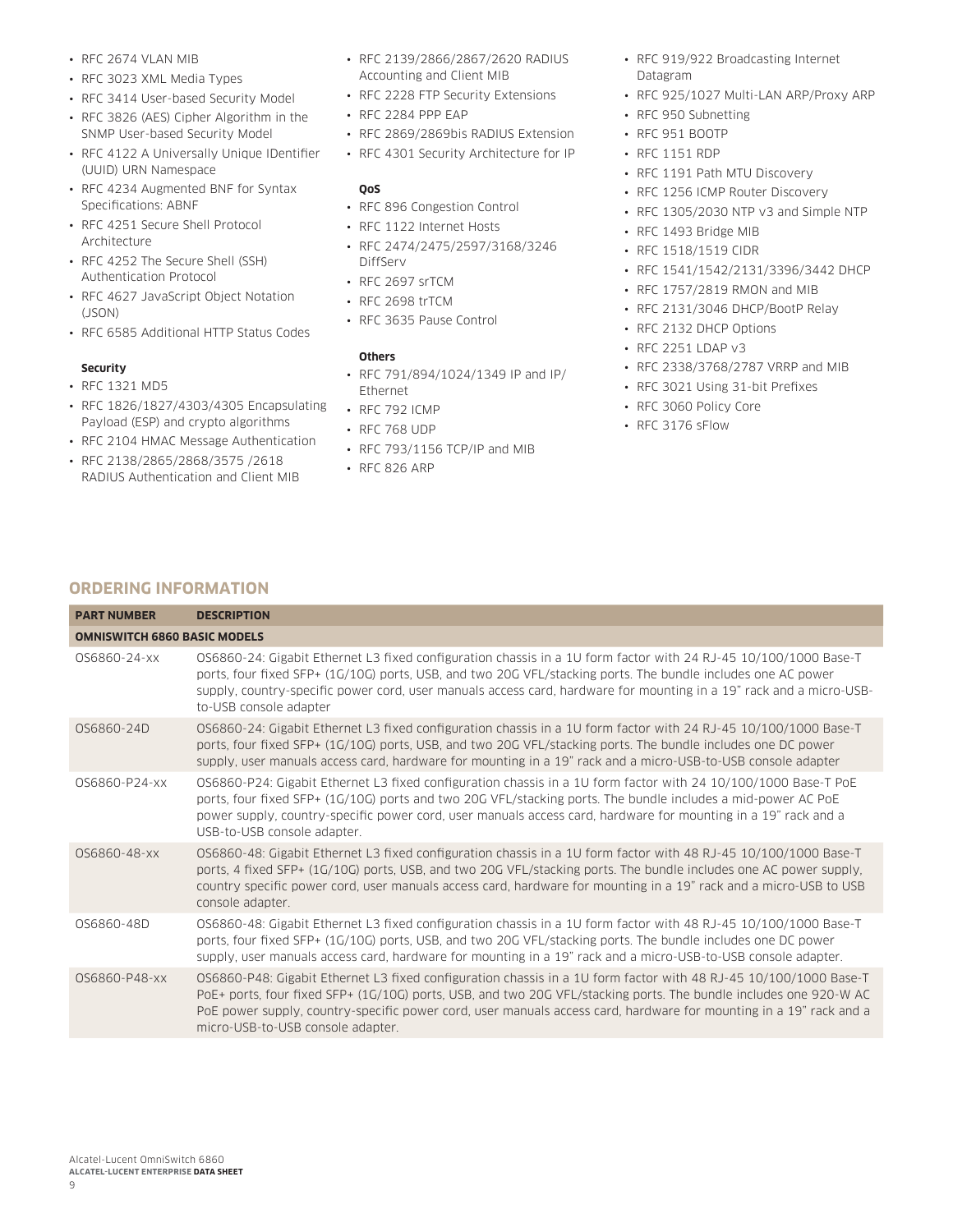| <b>OMNISWITCH 6860 ENHANCED MODELS</b> |                                                                                                                                                                                                                                                                                                                                                                                                                                                                                                      |
|----------------------------------------|------------------------------------------------------------------------------------------------------------------------------------------------------------------------------------------------------------------------------------------------------------------------------------------------------------------------------------------------------------------------------------------------------------------------------------------------------------------------------------------------------|
| 0S6860E-24-xx                          | OS6860-24: Gigabit Ethernet L3 fixed configuration chassis in a 1U form factor with 24 RJ-45 10/100/1000 Base-T<br>ports, four fixed SFP+ (1G/10G) ports, USB, and two 20G VFL/stacking ports. The bundle includes one AC power<br>supply, country-specific power cord, user manuals access card, hardware for mounting in a 19" rack and a micro-USB-<br>to-USB console adapter.                                                                                                                    |
| OS6860E-24D                            | OS6860-24: Gigabit Ethernet L3 fixed configuration chassis in a 1U form factor with 24 RJ-45 10/100/1000 Base-T<br>ports, four fixed SFP+ (1G/10G) ports, USB, and two 20G VFL/stacking ports. The bundle includes one AC power<br>supply, user manuals access card, hardware for mounting in a 19" rack and a micro-USB-to-USB console adapter.                                                                                                                                                     |
| OS6860E-P24-xx                         | OS6860E-P24: Gigabit Ethernet L3 fixed configuration chassis in a 1U form factor with 24 RJ-45 10/100/1000 Base-T<br>PoE+ ports, four of them provide 60 W, four fixed SFP+ (1G/10G) ports, USB, EMP, and two 20G VFL/stacking ports.<br>Includes a built-in co-processor for Enhanced network services. The bundle includes one 600-W AC PoE power supply,<br>country-specific power cord, user manuals access card, hardware for mounting in a 19" rack and a micro-USB-to-USB<br>console adapter. |
| OS6860E-48-xx                          | OS6860E-48: Gigabit Ethernet L3 fixed configuration chassis in a 1U form factor with 48 RJ-45 10/100/1000 Base-T<br>ports, four fixed SFP+ (1G/10G) ports, USB, EMP, and two 20G VFL/stacking ports. Includes a built-in co-processor for<br>Enhanced network services. The bundle includes one AC power supply, country-specific power cord, user manuals<br>access card, hardware for mounting in a 19" rack and a micro-USB-to-USB console adapter.                                               |
| OS6860E-48D                            | OS6860E-48: Gigabit Ethernet L3 fixed configuration chassis in a 1U form factor with 48 RJ-45 10/100/1000 Base-T<br>ports, four fixed SFP+ (1G/10G) ports, USB, EMP, and two 20G VFL/stacking ports. Includes a built-in co-processor<br>for Enhanced network services. The bundle includes one DC power supply, user manuals access card, hardware for<br>mounting in a 19" rack and a micro-USB-to-USB console adapter.                                                                            |
| 0S6860E-P48-xx                         | OS6860E-P48: Gigabit Ethernet L3 fixed configuration chassis in a 1U form factor with 48 RJ-45 10/100/1000 Base-T<br>PoE+ ports, four of them provide 60 W, four fixed SFP+ (1G/10G) ports, USB, EMP, and two 20G VFL/stacking ports.<br>Includes a built-in co-processor for Enhanced network services. The bundle includes one 920-W AC PoE power supply,<br>country-specific power cord, user manuals access card, hardware for mounting in a 19" rack and a micro-USB-to-USB<br>console adapter. |
| 0S6860E-U28-xx                         | OS6860E-U28: Gigabit Ethernet L3 fixed configuration chassis in a 1U form factor with 28 100/1000 Base-X SFP<br>ports, four fixed SFP+ (1G/10G) ports, USB, EMP, and two 20G VFL/stacking ports. Includes a built-in co-processor for<br>Enhanced network services. The bundle includes one AC power supply, country-specific power cord, user manuals<br>access card, hardware for mounting in a 19" rack and a micro-USB-to-USB console adapter.                                                   |
| 0S6860E-U28D                           | OS6860E-U28: Gigabit Ethernet L3 fixed configuration chassis in a 1U form factor with 28 100/1000 Base-X SFP<br>ports, four fixed SFP+ (1G/10G) ports, USB, EMP, and two 20G VFL/stacking ports. Includes a built-in co-processor<br>for Enhanced network services. The bundle includes one DC power supply, user manuals access card, hardware for<br>mounting in a 19" rack and a micro-USB-to-USB console adapter.                                                                                |
| <b>OMNISWITCH 6860 POWER SUPPLIES</b>  |                                                                                                                                                                                                                                                                                                                                                                                                                                                                                                      |
| 0S6860-BP-D                            | OS6860-BP modular 150-W DC backup power supply. Provides backup power to one non-PoE OS6860 or OS6860E<br>switch                                                                                                                                                                                                                                                                                                                                                                                     |
| 0S6860-BP-xx                           | OS6860-BP modular 150-W AC backup power supply. Provides backup power to one non-PoE OS6860 or OS6860E<br>switch                                                                                                                                                                                                                                                                                                                                                                                     |
| OS6860-BPPH-xx                         | OS6860-BP-PH modular 600-W AC PoE backup power supply. Provides system and PoE backup power to one 24-port<br>PoE 0S6860 or 0S6860E switch                                                                                                                                                                                                                                                                                                                                                           |
| OS6860-BPPX-xx                         | OS6860-BP-PX modular 920-W AC PoE backup power supply. Provides system and PoE backup power to one 48-port<br>PoE 0S6860 or 0S6860E switch                                                                                                                                                                                                                                                                                                                                                           |
| <b>OMNISWITCH 6860 SOFTWARE</b>        |                                                                                                                                                                                                                                                                                                                                                                                                                                                                                                      |
| 0S6860-SW-AR                           | OS6860-SW-AR: Advanced routing software license. Includes support for VRF, IPv4 routing protocols BGP, OSPFv2,<br>PIMSM/DM, DVMRP. Includes IPv6 Routing, RIPng, OSPFv3, as well as SPB-M                                                                                                                                                                                                                                                                                                            |
| <b>OMNISWITCH 6860 ACCESSORIES</b>     |                                                                                                                                                                                                                                                                                                                                                                                                                                                                                                      |
| 0S6860-CBL-40                          | OS6860 20 Gigabit direct attached copper cable (40 cm, QSFP+) for Virtual Chassis connections                                                                                                                                                                                                                                                                                                                                                                                                        |
| 0S6860-CBL-100                         | OS6860 20 Gigabit direct attached copper cable (1m, QSFP+) for Virtual Chassis connections                                                                                                                                                                                                                                                                                                                                                                                                           |
| 0S6860-CBL-300                         | OS6860 20 Gigabit direct attached copper cable (3m, QSFP+) for Virtual Chassis connections                                                                                                                                                                                                                                                                                                                                                                                                           |
| <b>GIGE TRANSCEIVERS</b>               |                                                                                                                                                                                                                                                                                                                                                                                                                                                                                                      |
| SFP-GIG-T                              | 1000Base-T Gigabit Ethernet Transceiver (SFP MSA). SFP works at 1000 Mb/s speed and full-duplex mode                                                                                                                                                                                                                                                                                                                                                                                                 |
| SFP-GIG-SX                             | 1000Base-SX Gigabit Ethernet optical transceiver (SFP MSA)                                                                                                                                                                                                                                                                                                                                                                                                                                           |
| SFP-GIG-LX                             | 1000Base-LX Gigabit Ethernet optical transceiver (SFP MSA)                                                                                                                                                                                                                                                                                                                                                                                                                                           |
| SFP-GIG-LH40                           | 1000Base-LH Gigabit Ethernet optical transceiver (SFP MSA). Typical reach of 40 km on 9/125 µm SMF                                                                                                                                                                                                                                                                                                                                                                                                   |
| SFP-GIG-LH70                           | 1000Base-LH Gigabit Ethernet optical transceiver (SFP MSA). Typical reach of 70 km on 9/125 µm SMF                                                                                                                                                                                                                                                                                                                                                                                                   |